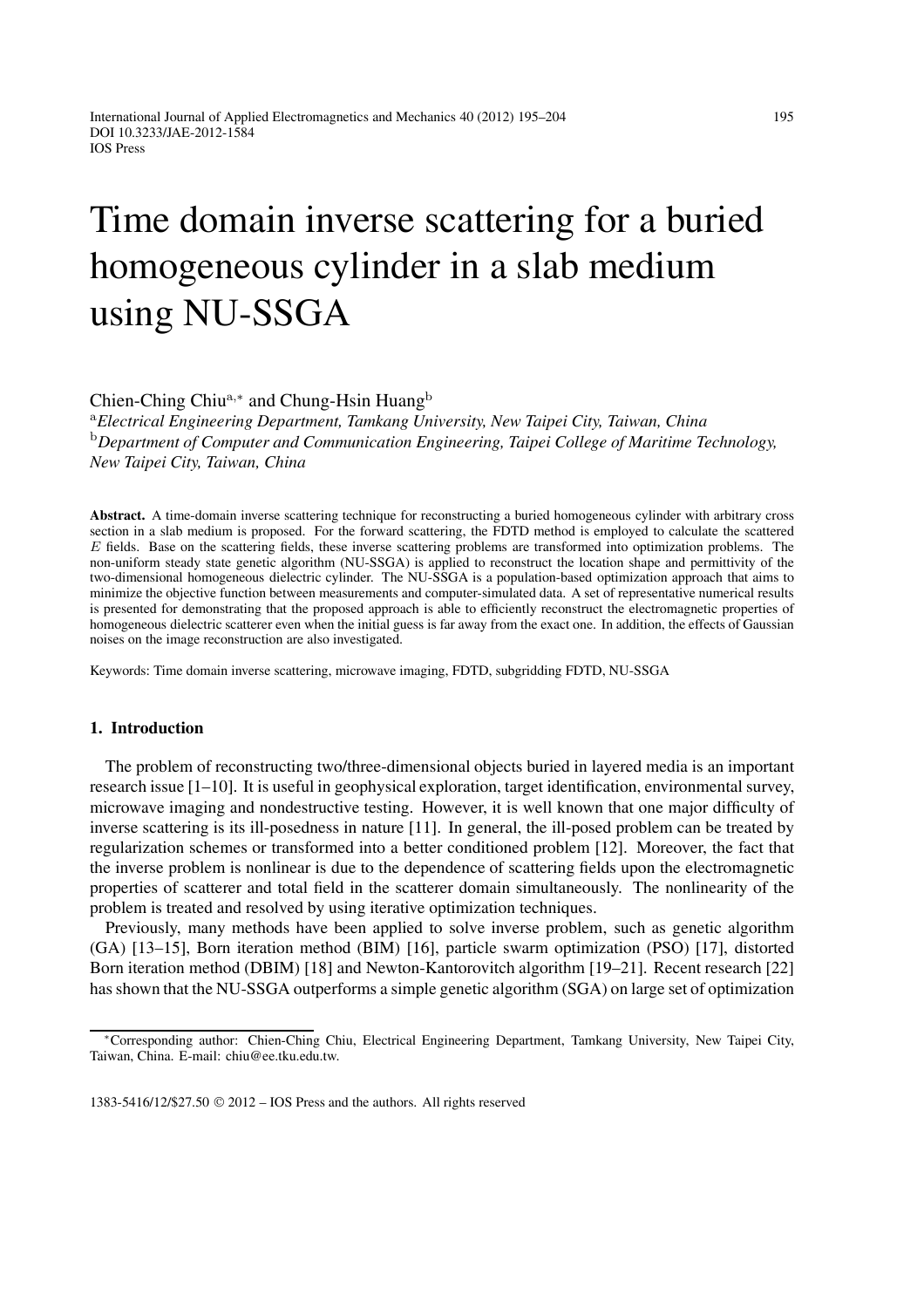196 *C.-C. Chiu and C.-H. Huang / Time domain inverse scattering for a buried homogeneous cylinder in a slab medium*



Fig. 1. Geometrical configuration for the inverse scattering.

problems in terms of both speed and accuracy in some cases. However, these papers are focused on frequency-domain.

Time domain inverse scattering problems appear quite a lot in the area of remote sensing. As compared to frequency-domain approach, the interaction of the entire medium in the time domain with the incident field needs to be considered. In contrast, time-domain approaches can exploit causality to limit the region of inversion, potentially reducing the number of unknowns. In past years, fewer researchers had applied the GA in the time domain inverse scattering problem for the metallic target identification [23] and dielectric object reconstruction [24–26]. To the best of our knowledge, there is still no investigation on using the GA to reconstruct the location, shape function and permittivity of 2D homogeneous dielectric cylinders imaging problem in a slab medium under time domain.

In this paper, the forward problem is solved based on the FDTD method, for which the sub-gridding technique is implemented to closely describe the fine structure of the cylinder [27]. Interpolation technique through the closed cubic B-splines [28] is employed to describe a cylinder with arbitrary shape more effectively instead of the frequently used trigonometric series expansion. The inverse problem is formulated into an optimization one and then the non-uniform steady state genetic algorithm (NU-SSGA) [22] previously published by the authors is used to search the parameter space.

In session II, the subgridding FDTD methods for the forward scattering are presented. In session III, the numerical results of the proposed inverse problem are given. Finally, in session IV some conclusions are drawn for the proposed time domain inverse scattering.

## **2. Forward problem**

Consider a 2-D homogeneous dielectric cylinder buried in a slab medium material medium as shown in Fig. 1. The cylinder is parallel to z axis buried below a planar interface separating three homogeneous spaces: the air ( $\varepsilon_1, \mu_1$ ), the earth ( $\varepsilon_2, \mu_2$ ) and air ( $\varepsilon_3, \mu_3$ ). The cross section of the object is star-like shape that can be represented in polar coordinates in the x-y plane with respect to the center position  $(X_O, Y_O)$ .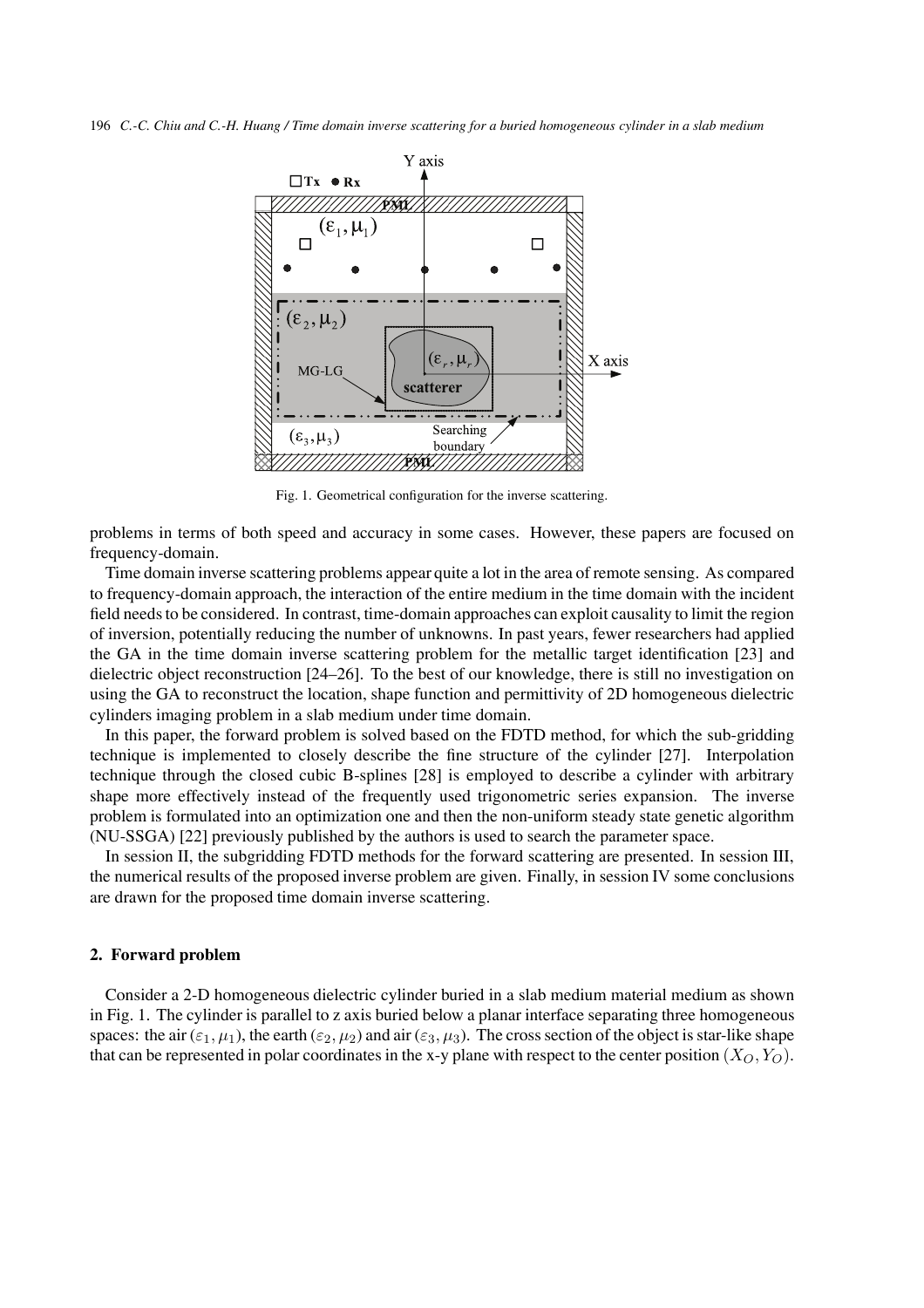*C.-C. Chiu and C.-H. Huang / Time domain inverse scattering for a buried homogeneous cylinder in a slab medium* 197



Fig. 2. The structure of the TM*<sup>z</sup>* FDTD major grids and local grids for the scaling ratio (1:3) : H fields are aligned with the MG-LG boundary.

The permittivity and permeability of the buried dielectric object are denoted by  $(\varepsilon_r, \mu_r)$ , respectively. The computational domain is discretized by using Yee cells [29]. It should be mentioned that the computational domain is surrounded by optimized absorber of the perfect matching layer (PML) [30] to reduce the reflection from the environment PML interface.

## *2.1. Forward problem*

The direct scattering problem is to calculate the scattered electric fields while the shape, location and permittivity of the scatterer is given. The shape function  $F(\theta)$  of the scatterer is described by the trigonometric series in the direct scattering problem

$$
F(\theta) = \sum_{n=0}^{N/2} B_n \cos(n\theta) + \sum_{n=1}^{N/2} C_n \sin(n\theta)
$$
 (1)

In order to closely describe the shape of the cylinder for both the forward and inverse scattering procedure, the subgridding technique is implemented in the FDTD code, the details are presented next.

# *2.2. Subgrid FDTD*

A major problem in EM modeling by FDTD method is local fine structures. These structures require a finer cell size than elsewhere and overload the computation cost. The subgridding scheme is proposed to overcome the above drawback in FDTD. A subgridding scheme is employed to divide the problem space into regions with different grid sizes. The grid size in coarse region is about  $(\frac{1}{20} \sim \frac{1}{10} \lambda_{\text{max}})$  as in normal<br>FDTD, while in the fine region the grid size is scaled by an integer ratio. As an example, the Yee FDTD, while in the fine region the grid size is scaled by an integer ratio. As an example, the Yee cells with subgridding structure are shown in Fig. 2, of which the scaling ratio is 1:3. The capital and small case letters stand for EM fields on the major grids and local grids, respectively. If the scaling ratio is set at odd-ratio then the fields are collocated in space at coarse and fine region. The e and fields inside the fine region can be updated through the normal Yee-cell algorithm except those at the MG-LG boundary. The noncollocated magnetic field at the MG-LG interface can be obtained by linearly interpolation. The time interpolation of the fine grid magnetic field at the MG-LG interface is performed using the parabolic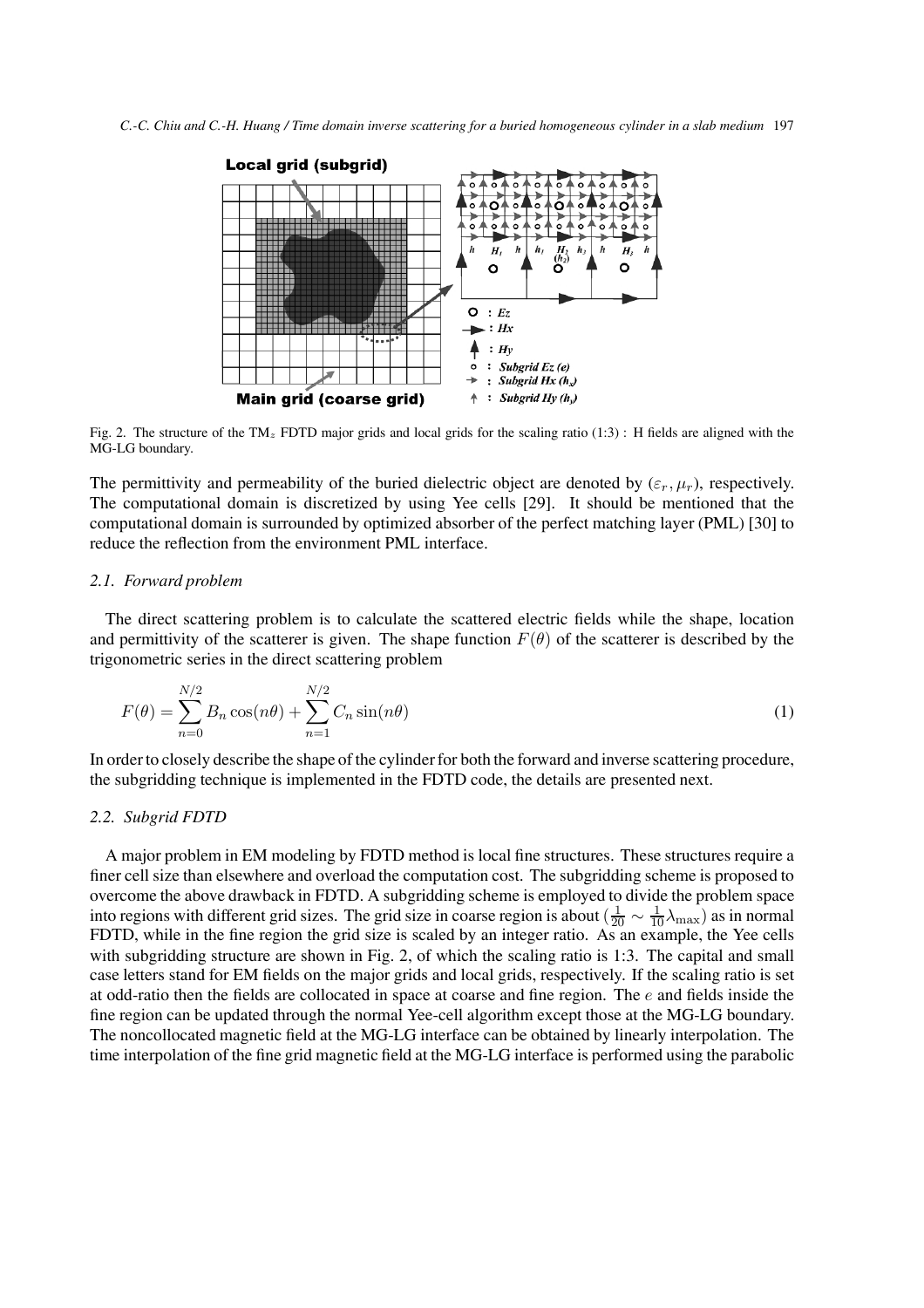198 *C.-C. Chiu and C.-H. Huang / Time domain inverse scattering for a buried homogeneous cylinder in a slab medium*



Fig. 3. Flowchart to update the  $(E,H)$  fields on the major grids and  $(e, h)$  fields on local grids.

interpolation calculation. The above is only a brief introduction to the subgriding FDTD. More detail on subgriding FDTD can be found in [27]. The flow chart associated upon subgrid FDTD computing procedure is shown in Fig. 3.

For the time domain scattering and/or inverse scattering problem, the scatterers can be assigned with the fine region such that the fine structure can be easily described. If higher resolution is needed, only the fine region needs to be rescaled using a higher ratio for subgridding. This can avoid gridding the whole problem space using the finest resolution such that the computational resources are utilized in a more efficient way, which is quite important for the computational intensive inverse scattering problems.

## **3. Inverse problem**

#### *3.1. Inverse problem*

For the inverse scattering problem, the shape, location and permittivity of the dielectric cylinder are reconstructed by the given scattered electric field obtained at the receivers. This problem is resolved by an optimization approach, for which the global searching scheme UN-SSGA is employed to minimize the following objective function (*OF*):

$$
OF = \frac{\sum_{n=1}^{N_i} \sum_{m=1}^{M} \sum_{s=0}^{S} \left| E_z^{exp}(n, m, s\Delta t) - E_z^{cal}(n, m, s\Delta t) \right|}{\sum_{n=1}^{N_i} \sum_{m=1}^{M} \sum_{t=0}^{T} \left| E_z^{exp}(n, m, s\Delta t) \right|}
$$
(2)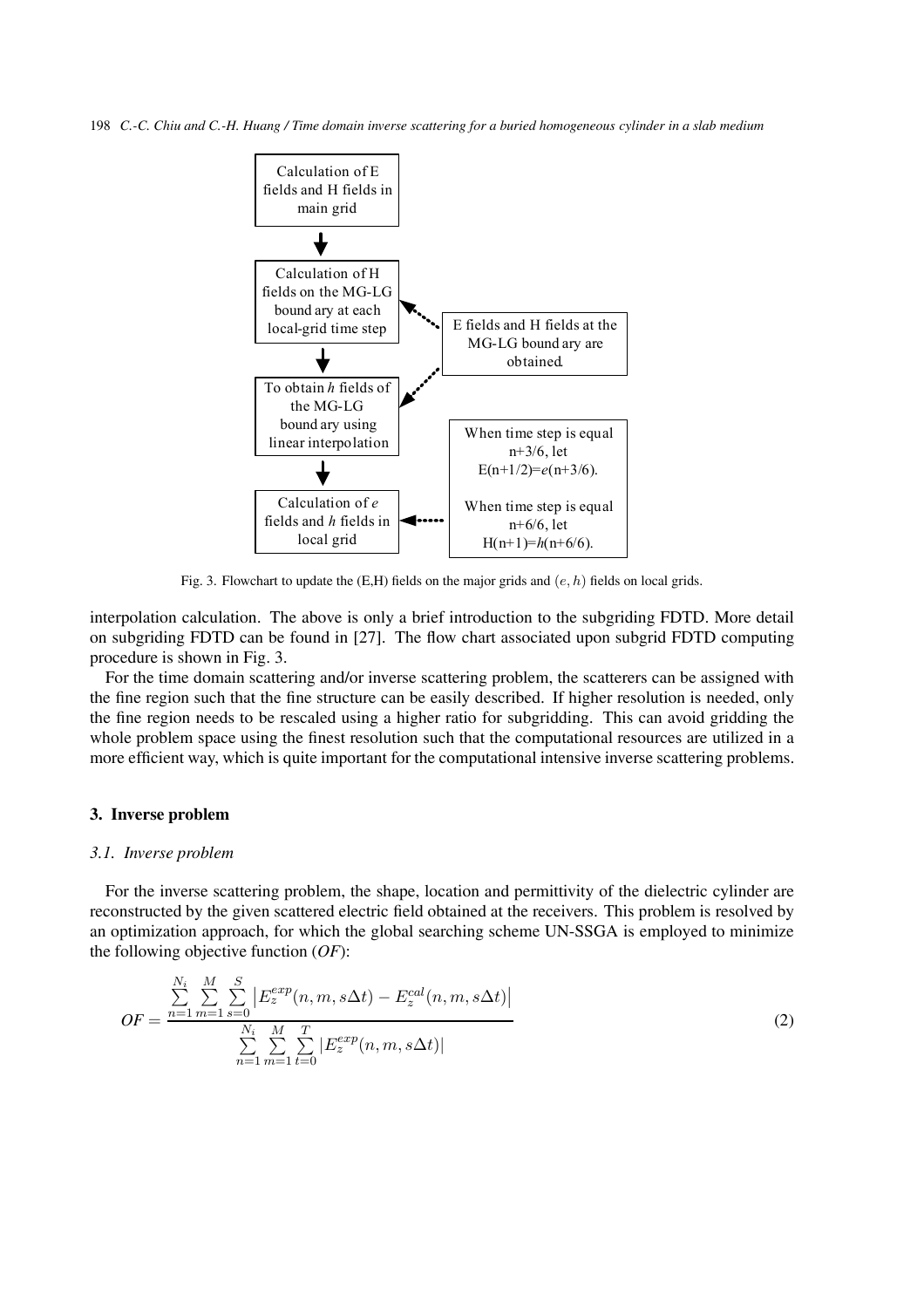*C.-C. Chiu and C.-H. Huang / Time domain inverse scattering for a buried homogeneous cylinder in a slab medium* 199



Fig. 4. Geometry of the cubic-spline.  $(\theta_i, \rho_i)$  is the polarized-coordinate expression for each point and  $P_i(\theta)$  is the function of the cubic line which links the points  $(\hat{\theta}_{i-1}, \hat{\rho}_{i-1})$  and  $(\hat{\theta}_i, \hat{\rho}_i)$ .

where  $E_z^{exp}$  and  $E_z^{cal}$  are experimental electric fields and the calculated electric fields, respectively. The  $N_c$  and  $M$  are the total number of the transmitters and receivers, respectively. S is the total time step  $N_i$  and M are the total number of the transmitters and receivers, respectively. S is the total time step<br>number of the recorded electric fields number of the recorded electric fields.

## *3.2. Cubic spline interpolation technique*

In order to reduce the unknowns required to describe a cylinder of arbitrary cross section, the shape function of the cylinder is expressed in terms of a cubic spline. As shown in Fig. 4, the cubic spline consists of the polynomials of degree 3  $P_i(\theta)$ ,  $i = 1, 2, \dots, N$ , which satisfy the following smooth conditions:

$$
P_i(\theta_i) = P_{i+1}(\theta_i) \equiv \rho_i
$$
  
\n
$$
P'_i(\theta_i) = P'_{i+1}(\theta_i) \quad i = 1, 2, \cdots, N
$$
  
\n
$$
P''_i(\theta_i) = P''_{i+1}(\theta_i)
$$
\n(3)

and

$$
P_1(\theta_0) = P_N(\theta_N)
$$
  
\n
$$
P'_1(\theta_0) = P'_N(\theta_N) \equiv \rho'_N
$$
  
\n
$$
P''_N(\theta_i) = P''_N(\theta_N)
$$
\n(4)

Through the interpolation of the cubic spline, an arbitrary smooth cylinder can be easily described through the radius parameters  $\rho_1, \rho_2, \dots, \rho_N$  and the slope  $\rho'_N$ , of which the details are referred to [28].<br>By combining the NH-SSGA and the cubic spline interpolation technique, we are able to reconstruct the By combining the NU-SSGA and the cubic spline interpolation technique, we are able to reconstruct the microwave image efficiently.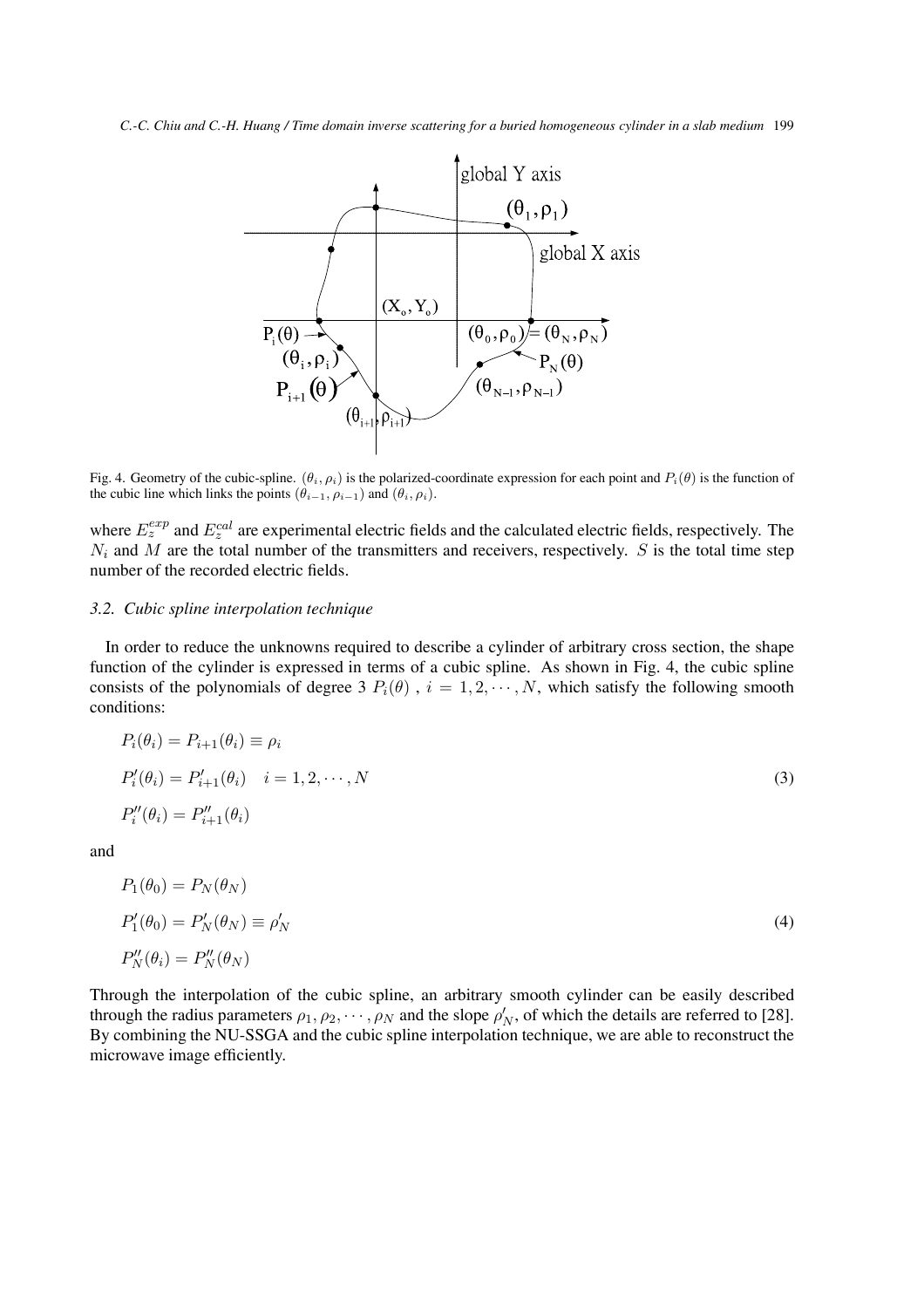#### 200 *C.-C. Chiu and C.-H. Huang / Time domain inverse scattering for a buried homogeneous cylinder in a slab medium*

#### *3.3. Non-uniform steady-state genetic algorithm* (*NU-SSGA*)

The non-uniform steady-state genetic algorithm (NU-SSGA) was developed and first applied into inverse scattering problem by Chien-Ching Chiu in [22]. The NU-SSGA is very powerful stochastic global optimization methods based on genetic recombination and evaluation in nature. In general, the NU-SSGA must be able to perform seven basic tasks:

- 1. Encode the solution parameters as genes.
- 2. Create a string of the genes to form a chromosome.
- 3. Initialize a starting population.
- 4. Evaluate and assign fitness values to individuals in the population.
- 5. Perform reproduction through some selection scheme.
- 6. Perform recombination of genes to produce offspring.
- 7. Perform mutation of genes to produce offspring.

The key distinction between an NU-SSGA and a typical GAs is in the number of fitness calculation. In a typical GAs, each generation of the algorithm replaces the population with the new population. On the contrary, NU-SSGA only needs to generate a few offspring, by non-uniform beta distribution in crossover and mutation, to replace the weakest individual in each new generation. The non-uniform probability density scheme in genetic operator could increase the searching diversity in the early iteration, and also increase the exploration ability of the algorithm in latter iteration. In other words, the number of fitness calculation corresponding to the new population is large in a typical GA compared with NU-SSGA. To prevent the superior individual from been lost during the GA optimization process, the rank scheme is employed in the selection operation for which copies the superior individual to the next generation. Based on the characteristic of NU-SSGA in reducing the numbers of fitness calculation, we are able to reconstruct the microwave image efficiently. The details see [31]. It should be noted that the dielectric constant and center position of the cylinder plus the radii of the geometrical spline used to describe the shape of the cylinder will be determined by the NU-SSGA optimization scheme.

#### **4. Numerical results**

As shown in Fig. 1, the problem space is divided in grids with the grid size  $\Delta x = \Delta y = 5.95$  mm. The metallic cylinder is buried in lossless slab medium ( $\sigma_1 = \sigma_2 = \sigma_3 = 0$ ). The transmitters and receivers are placed in free space above the homogeneous dielectric. The permittivities in region 1, region 2 and region 3 are characterized by  $\varepsilon_1 = \varepsilon_0$ ,  $\varepsilon_2 = 8\varepsilon_0$  and  $\varepsilon_3 = \varepsilon_0$ , respectively, while the permeability  $\mu_0$  is used for each region, i.e., only nonmagnetic media are concerned here.

The scatterer is illuminated by cylindrical waves with the electric field polarized along the axis, while the time dependence of the field is of a one derivative Gaussian pulse The cylindrical object is illuminated by a transmitter at two different positions,  $N_i = 2$ , which are located at the (−143 mm, 178.5 mm) and (143 mm, 178.5 mm), respectively. The scattered E fields for each illumination are collected at the five receivers,  $M = 5$ , which are equally separated by 47.8 mm along the distance of 48 mm from the interface between region1 and region 2.

Note that in order to describe the shape of the cylinder more accurately, the subgridding FDTD technique is employed both in the forward scattering (1:9) and the inverse scattering (1:5) parts – but with different scaling ratios as indicated in the parentheses. For the forward scattering, the  $E$  fields generated by the FDTD with finer subgrids are used to mimic the experimental data in Eq. (2).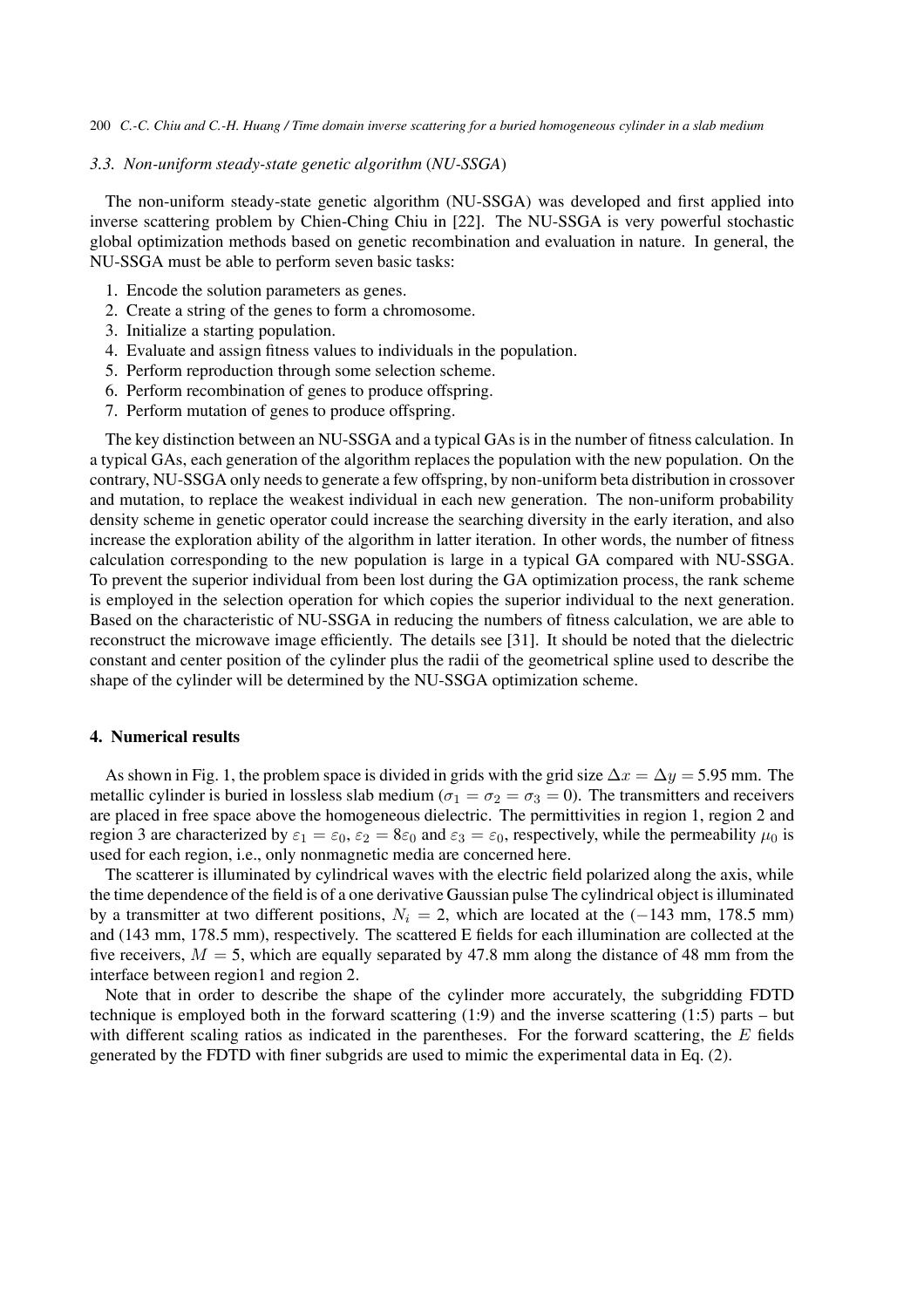

Fig. 5. The reconstructed shape of the cylinder at different generations for example 1.

Two examples are investigated for the inverse scattering of the proposed structure by using NU-SSGA. There are twelve unknown parameters to retrieve, which include the center position  $(X_O, Y_O)$ , the radius  $\alpha_i = 1, 2, \ldots, 8$  of the shape function and the slope  $\alpha'$ , plus the relative permittivity of the object  $\rho_i$ ,  $i = 1, 2, \dots, 8$  of the shape function and the slope  $\rho'_N$  plus the relative permittivity of the object.<br>Very wide searching ranges are used for the NH-SSGA to optimize the objective function given by Very wide searching ranges are used for the NU-SSGA to optimize the objective function given by Eq. (2). The parameters and the corresponding searching ranges are listed follow:  $-208.3$  mm  $\leq X_O$ <br> $\leq 208.3$  mm  $-137.8$  mm  $\leq X_O$   $\leq 77.4$  mm  $5.95$  mm  $\leq 0.6$   $\leq 71.4$  mm  $i = 1.2$  $\leq 208.3$  mm, −137.8mm  $\leq Y_O \leq 77.4$  mm, 5.95 mm  $\leq \rho_i \leq 71.4$  mm,  $i = 1, 2, \dots, 8, -1 \leq \rho'_N \leq 1$ <br>and  $1 \leq \varepsilon \leq 16$ . The relative coefficients of the NU-SSGA are set as below: The crossover rate and the and  $1 \leq \varepsilon_r \leq 16$ . The relative coefficients of the NU-SSGA are set as below: The crossover rate and the mutation rate are set to 0.1 and 0.05, respectively. The population size set 144 and the rank is set to 108. mutation rate are set to 0.1 and 0.05, respectively. The population size set 144 and the rank is set to 108. The typical CPU time for each example is about 20 hours on a home-made Fortran program that runs on an Intel PC (3.4 GHz/4 G memory/500 G).

The first example, a simple cylinder is tested, of which the shape function  $F(\theta)$  is chosen to be  $F(\theta) = 23.8 - 5.95 \cos(\theta) + 11.9 \cos(2\theta)$  mm, and the relative permittivity of the object is  $\varepsilon_r = 3.7$ . The reconstructed shape function of the best individual is plotted in Fig. 5 for different generation. The r.m.s. error (*DF*) of the reconstructed shape  $F^{cal}(\theta)$  and the relative error (*DIPE*) of  $\varepsilon_r^{cal}$  with respect to the exact values versus generation are shown in Fig. 6. the exact values versus generation are shown in Fig. 6.

$$
DF = \left\{ \frac{1}{N'} \sum_{i=1}^{N'} \left[ F^{cal}(\theta_i) - F(\theta_i) \right]^2 / F^2(\theta_i) \right\}^{1/2}
$$
\n<sup>(5)</sup>

$$
DIPE = \frac{\left|\varepsilon_r^{cal} - \varepsilon_r\right|}{\varepsilon_r} \tag{6}
$$

where the N' is set to 720. The r.m.s. error DF is about 6.1% and DIPE =  $0.03\%$  in final. It is seen that the reconstruction is good.

The reconstructed images for different generations and the relative error of the second example are shown in Figs 7 and 8, respectively. The shape function of this object is given by  $F(\theta) = 23.8 +$ 5.95  $\cos(4\theta)$  + 17.85  $\sin(\theta)$  mm and the relative permittivity of the object is  $\varepsilon_r = 5.5$ . Figure 8 shows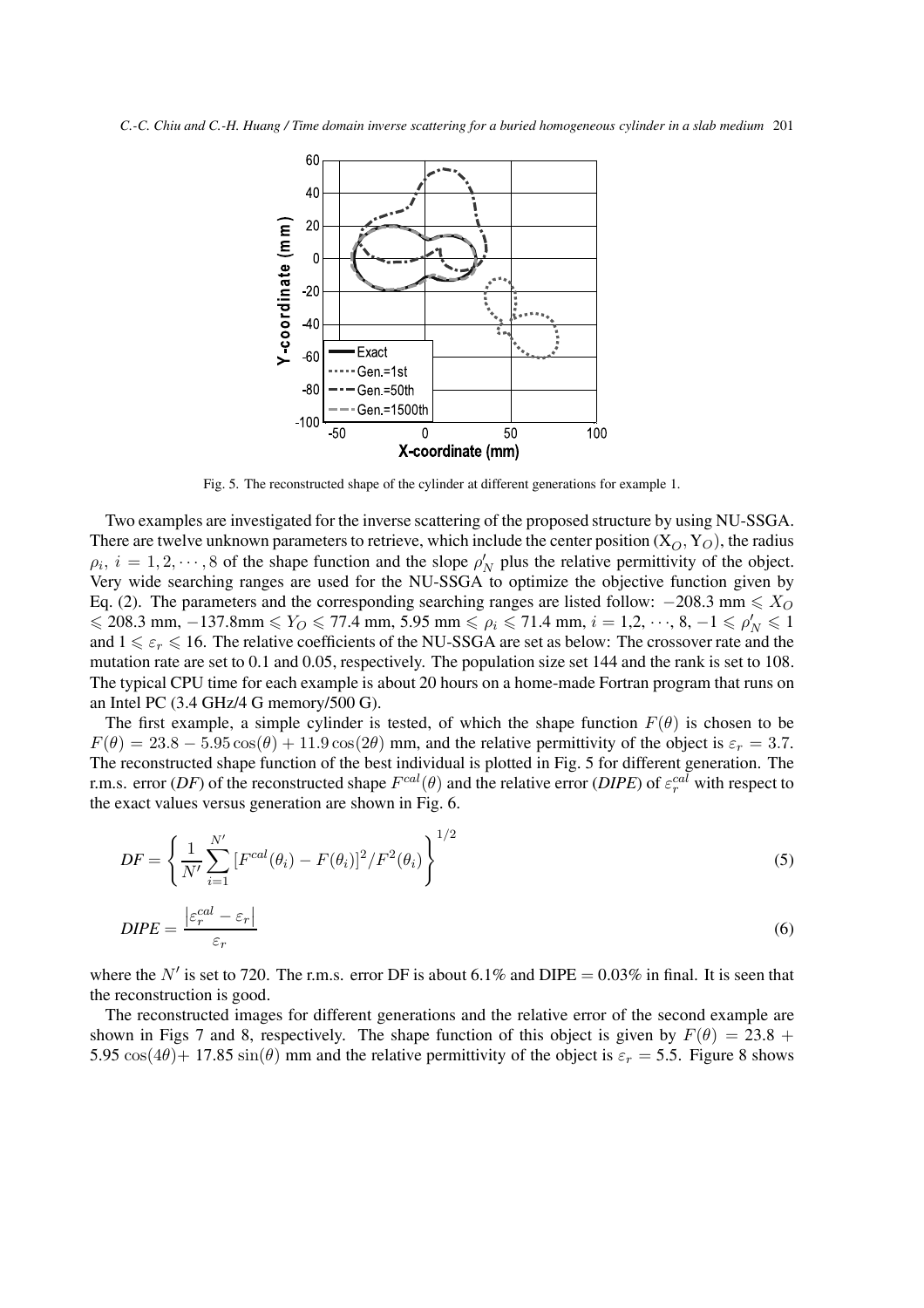202 *C.-C. Chiu and C.-H. Huang / Time domain inverse scattering for a buried homogeneous cylinder in a slab medium*





example 2 at different generations.

Fig. 6. Shape function error and permittivity error at each generation of example 1.



Fig. 8. Shape function error and permittivity error at sequential generations of example 2.

Fig. 9. Shape error as functions of noise for example 2.

that the relative errors of the shape and the permittivity decrease quickly and good convergences are achieved within 500 generations. It also shows the permittivity converges faster than shape function to the corresponding exact values. The r.m.s. error DF is about 7% and DIPE  $= 0.6\%$  in final generation. From the reconstructed results of this example, we conclude the proposed method is able to reconstruct buried dielectric cylinder successfully when the dielectric object with high-contrast permittivity.

In order to investigate the sensitivity of the imaging algorithm against random noise, the additive white Gaussian noise of zero mean with standard deviation  $\sigma_g$  is added into the scattered electric fields to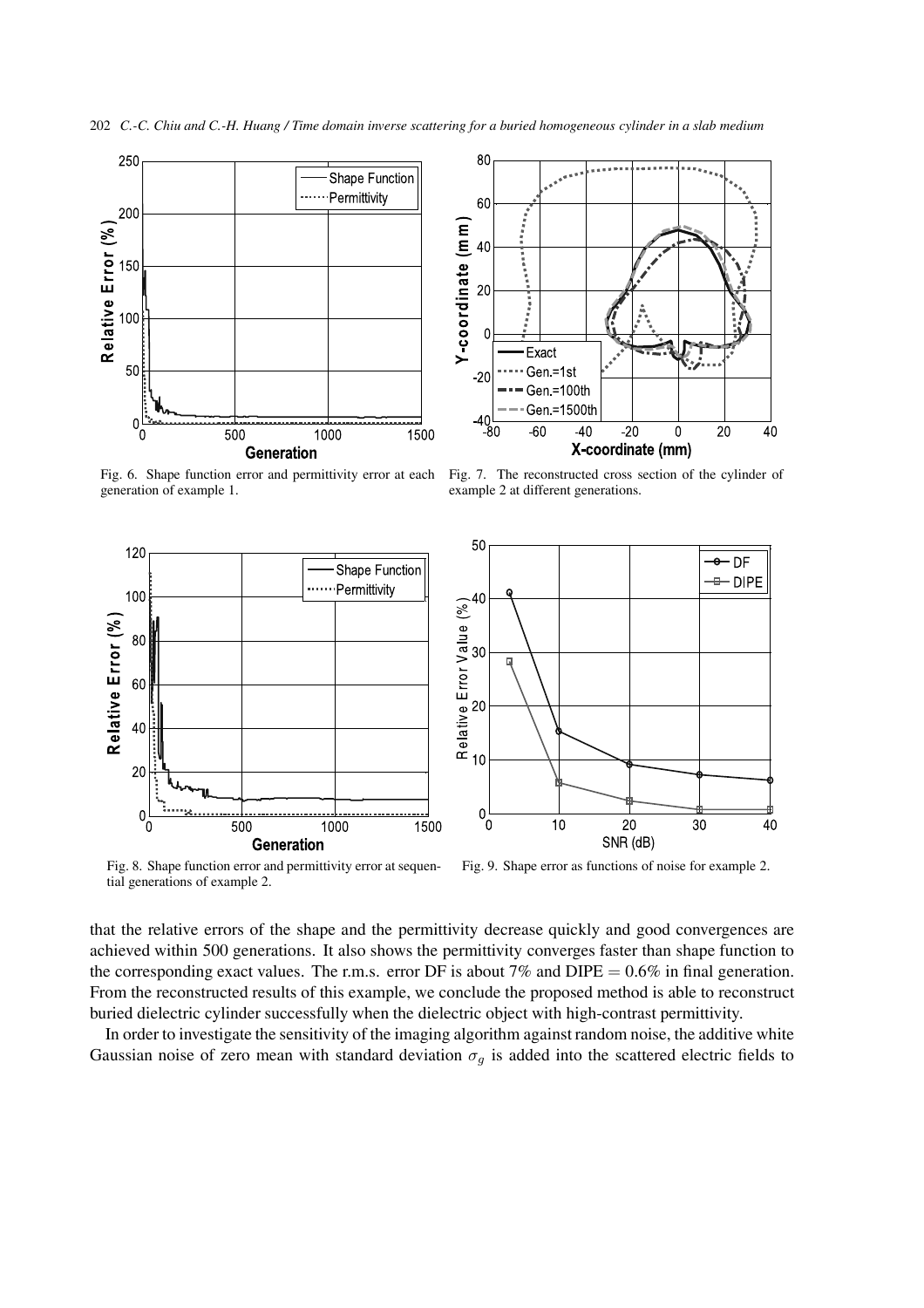mimic the measurement errors. The signal to noise ratio (SNR) is defined as:

$$
SNR = 10 \log_{10} \frac{\sum_{n=1}^{Ni} \sum_{m=1}^{Mi} \sum_{b=0}^{B} |E_z^{\exp}(n, m, b\Delta t)|^2}{\sigma_g^2(N_i)(M_i)(B)}
$$
(7)

Figure 9 shows the reconstructed results for the cylinder under the condition that the recorded scattered fields are contaminated by noise, of which the SNR includes 40dB, 30dB, 20dB, 10dB and 3dB. It is observed that good reconstruction can be obtained for the shape of the cylinder when the SNR is above 10dB.

#### **5. Conclusion**

In this paper, a computational approach to microwave imaging of a buried homogeneous dielectric scatterer with arbitrary cross section in time domain has been presented. Scattering fields are obtained by the FDTD methods. The subgridding scheme is employed to closely describe the shape of the cylinder for the FDTD method. The approach has been formulated as a global nonlinear optimization problem and NU-SSGA has been applied. It has been shown that the location, shape and permittivity of the dielectric object can be successfully reconstructed. In our study, good reconstructed results are obtained even when the initial guess is far from the exact one. Numerical results have been carried out and good reconstruction has been obtained even in the presence of white Gaussian noise in experimental data.

## **References**

- [1] M. Dehmollaian and K. Sarabandi, Refocusing through building walls using synthetic aperture radar, *IEEE Transactions on Geoscience and Remote Sensing* **46** (2008), 1589–1599.
- [2] L.-P. Song, C. Yu and Q.H. Liu, Through-wall imaging (TWI) by radar: 2D tomographic results and analyses, *IEEE Transactions on Geoscience and Remote Sensing* **43**(12) (2005), 2793–2798.
- [3] I. Catapano, L. Crocco and T. Isernia, Improved sampling methods for shape reconstruction of 3-D buried targets, *IEEE Transactions on Geoscience and Remote Sensing* **46**(10) (Oct. 2008), 3265–3273.
- [4] F. Soldovieri, R. Solimene and G. Prisco, A multiarray tomographic approach for through-wall imaging, *IEEE Transactions Geoscience and Remote Sensing* **46**(4) (Apr. 2008), 1192–1199.
- [5] F. Soldovieri, F. Ahmad and R. Solimene, Validation of microwave tomographic inverse scattering approach via throughthe-wall experiments in semicontrolled conditions, *IEEE Transactions Geoscience and Remote Sensing* **8**(1) (Jan. 2011), 123–127.
- [6] M. Benedetti, D. Lesselier, M. Lambert and A. Massa, Multiple-shape reconstruction by means of multiregion level sets, *IEEE Transactions Geoscience and Remote Sensing* **48**(5) (May 2010), 2330–2342.
- [7] C.H. Sun, C.C. Chiu, W. Chien and C.L. Li, Application of FDTD and dynamic differential evolution for inverse scattering of a two- dimensional perfectly conducting cylinder in slab medium, *Journal of Electronic Imaging* **19** (Dec 2010), 043016.
- [8] C.H. Sun, C.C. Chiu and C.J. Lin, Image reconstruction of inhomogeneous biaxial dielectric cylinders buried in a slab medium, *International Journal of Applied Electromagnetics and Mechanics* **34**(1, 2) (Nov 2010), pp. 33–48.
- [9] C.H. Sun, C.C. Chiu, C.L. Li and C.H. Huang, Time domain image reconstruction for homogenous dielectric objects by dynamic differential evolution, *Electromagnetics* **30**(4) (May 2010), 309–323.
- [10] M.R. Hajihashem and M.E. Shenawee, Level set algorithm for shape reconstruction of non-overlapping three-dimensional penetrable targets, *IEEE Transactions Geoscience and Remote Sensing* **50**(1) (Jan 2012), 75–86.
- [11] D. Colton and R. Kress, *Inverse Acoustic and Electromagnetic Scattering Theory*, Springer-Verlag, New York, 1992.
- [12] P. Mojabi and J. LoVetri, Overview and classification of some regularization techniques for the gauss-newton inversion method applied to inverse scattering problems, *IEEE Transactions on Antennas and Propagation* **57**(9) (Sept 2009), 2658–2665.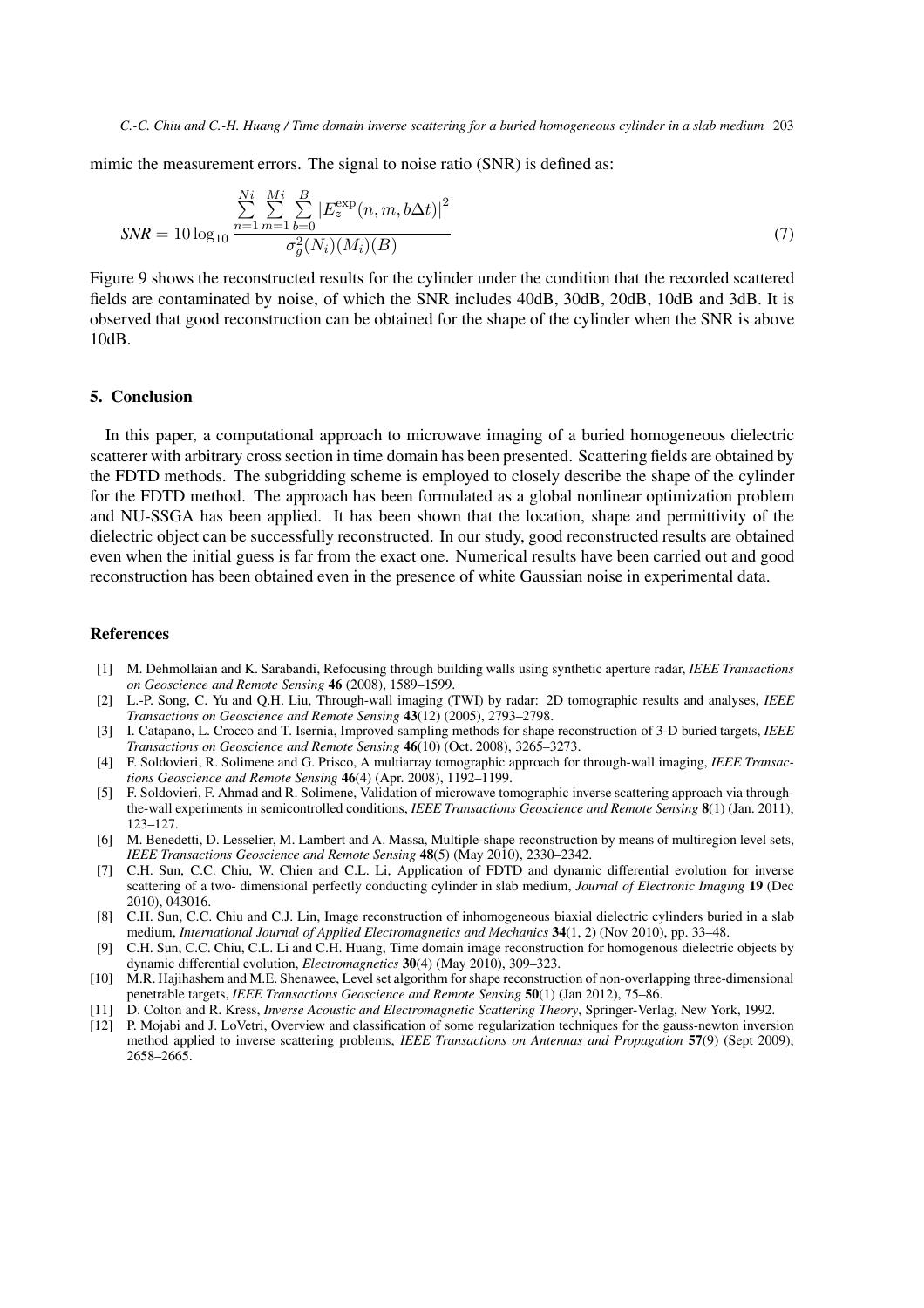- 204 *C.-C. Chiu and C.-H. Huang / Time domain inverse scattering for a buried homogeneous cylinder in a slab medium*
- [13] C.C. Chiu and P.T. Liu, Image reconstruction of a perfectly conducting cylinder by the genetic algorithm, *IEE Proceeding-Microwaves Antennas and Propagation* **143** (June 1996), 249–253.
- [14] C.H. Sun, C.L. Liu, K.C. Chen, C.C. Chiu, C.L. Li and C.C. Tasi, Electromagnetic transverse electric wave inverse scattering of a partially immersed conductor by steady-state genetic algorithm, *Electromagnetics* **28**(6) (Aug 2008), 389–400.
- [15] W. Chien, C.H. Sun and C.C. Chiu, Image reconstruction for a partially immersed imperfectly conducting cylinder by genetic algorithm, *International Journal of Imaging Systems and Technology* **19** (Dec 2009), 299–305.
- [16] Y.M. Wang and W.C. Chew, An iterative solution of the two-dimensional electromagnetic inverse scattering problem, *International Journal of Imaging Systems and Technology* **1** (1989), 100–108.
- [17] C.C. Chiu, C.H. Sun and Y.S. Fan, Shape reconstruction of 2-D perfectly conducting cylinder targets using the particle swarm optimization, *Imaging Science Journal* **60**(2) (Apr 2012), 83–89.
- [18] W.C. Chew and Y.M. Wang, Reconstruction of two-dimensional permittivity distribution using the distorted born iteration method, *IEEE Trans Med Imag* **9** (Jun 1990), 218–225.
- [19] A. Roger, Newton-Kantorovitch algorithm applied to an electromagnetic inverse problem, *IEEE Transactions on Antennas and Propagation* **29**(Mar 1981), 232–238.
- [20] C.C. Chiu and Y.W. Kiang, Electromagnetic imaging for an imperfectly conducting cylinder, *IEEE Transactions on Microwave Theory and Techniques* **39**(Sept 1991), 1632–1639.
- [21] C.C. Chiu and Y.W. Kiang, Electromagnetic inverse scattering of a conducting cylinder buried in a lossy half-space, *IEEE Transactions on Antennas and Propagation* **40** (Dec 1992), 1562–1565.
- [22] C.L. Li, S.H. Chen, C.M. Yang and C.C. Chiu, Electromagnetic imaging for a partially immersed perfectly conducting cylinder by the genetic algorithm, *Radio Science* **39**(2) (April 2004), RS2016.
- [23] X.-M. Zhong, C. Liao and W. Chen, Image reconstruction of arbitrary cross section conducting cylinder using UWB pulse, *Journal of Electromagnetic Waves Application* **21**(1) (2007), 25–34.
- [24] W. Chien, C.H. Huang, C.C. Chiu and C.L. Li, Image reconstruction for 2D homogeneous dielectric cylinder using FDTD method and SSGA, *International Journal of Applied Electromagnetics and Mechanics* **32**(Feb. 2010), 111–123.
- [25] X. Chen, K. Huang and X.-B. Xu, Microwave imaging of buried inhomogeneous objects using parallel genetic algorithm combined with FDTD method, *Progress in Electromagnetic Research* **PIER 53** (2005), 283–298.
- [26] C.H. Sun, C.L. Li, C.C. Chiu and C.H. Huang, Time domain image reconstruction for a buried 2d homogeneous dielectric cylinder using NU-SSGA, *Research in Nondestructive Evaluation* **22**(1) (Jan. 2011), 1–15.
- [27] M.W. Chevalier, R.J. Luebbers and V.P. Cable, FDTD local grid with material traverse, *IEEE Trans Antennas and Propagation* **45**(3) (March 1997).
- [28] C. de Boor, *A Practical Guide to Splines*, Springer–Verlag, New York, 1978.
- [29] K. Yee, Numerical solutions of initial boundary value problems involving Maxwell's equations in isotropic media, *IEEE Transactions on Antennas and Propagation* **AP-14** (1966), 302–307.
- [30] C.L. Li, C.W. Liu and S.H. Chen, Optimization of a PML Absorber's conductivity profile using FDTD, *Microwave and Optical Technology Letters* **37** (2003), 380–383.
- [31] W. Chien and C.C. Chiu, Using NU-SSGA to reduce the searching time in inverse problem of a buried metallic object, *IEEE Transactions on Antennas and Propagation* **53**(10) (October 2005), 3128–3134.